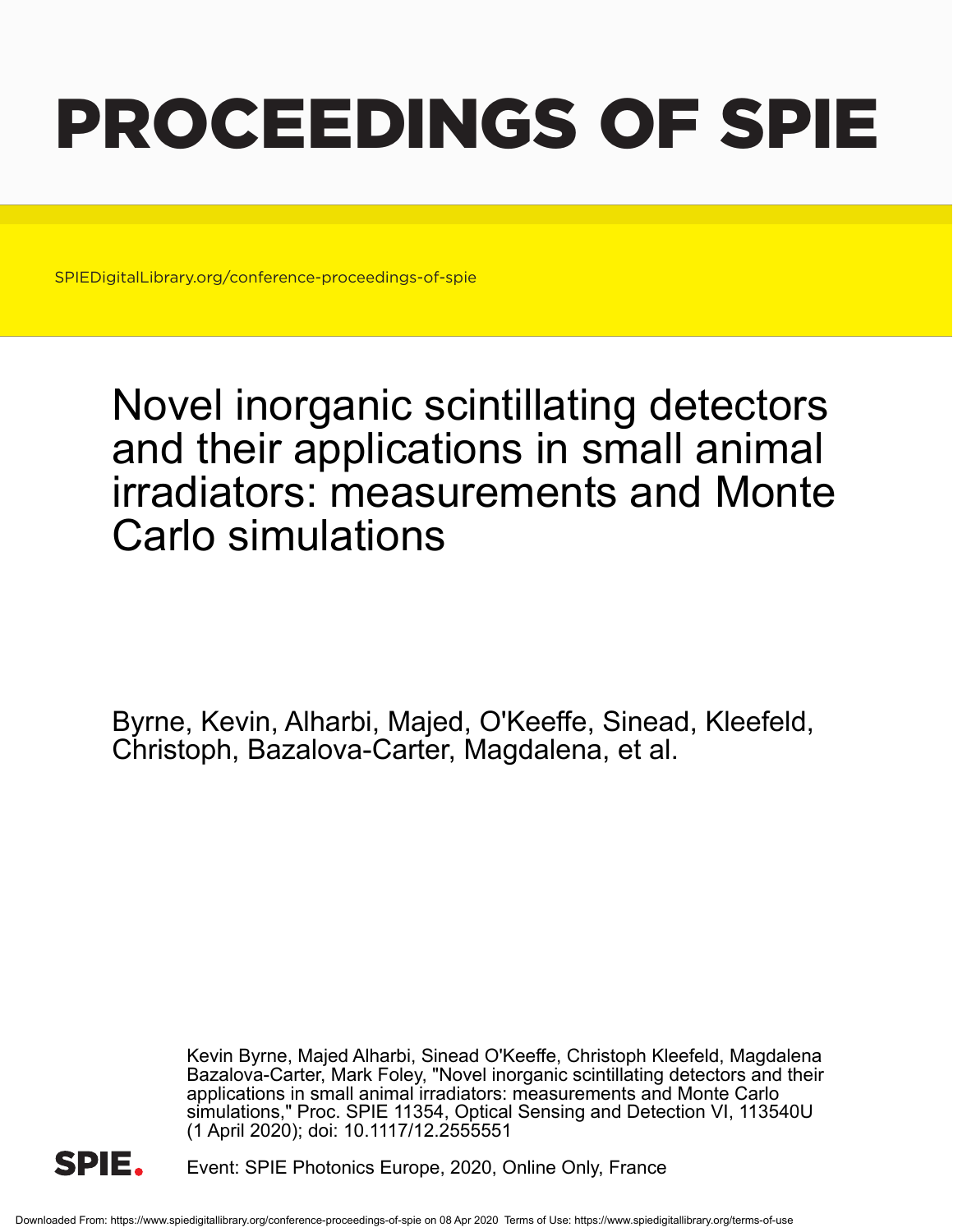### **Novel inorganic scintillating detectors and their applications in small animal irradiators: Measurements and Monte Carlo simulations**

Kevin Byrne<sup>a</sup>, Majed Alharbi<sup>a</sup>, Sinead O'Keeffe<sup>b</sup>, Christoph Kleefeld<sup>c</sup>, Magdalena Bazalova-Carter<sup>d</sup>, Mark Foley<sup>a</sup>

<sup>a</sup>School of Physics, National University of Ireland, Galway, Ireland; <sup>b</sup>Optical Fibre Sensors Research Centre, University of Limerick, Ireland; <sup>c</sup>University Hospital Galway, Ireland; <sup>d</sup>Department of Physics and Astronomy, University of Victoria, British Columbia, Canada.

#### **ABSTRACT**

In the field of radiation therapy, optical fiber dosimeters (OFD) offer several advantages over conventional dosimeters for real-time dosimetry. Their sensing tips can be small in size affording them the potential for high spatial resolution capabilities. In previous work, a novel inorganic scintillating detector (ISD) based on Gadolinium Oxysulfide (gadox) was fabricated for *in vivo* optical fiber dosimetry of conformal small animal irradiators. The performance of this detector was evaluated for 40 and 80 kVp imaging beams and the 220 kVp therapy beam of the Small Animal Research Platform (SARRP). The purpose of this study was to use a validated Monte Carlo (MC) model of the SARRP to investigate (i) dose absorption in the ISD active volume and (ii) dose perturbation by the inorganic scintillating phosphor volume. A comparison was also drawn between the perturbation by the gadox phosphor and a ZnS-based phosphor. The gadox-based detector was seen to cause high levels of dose perturbation in the radiation field, leaving significant dose shadows in the irradiated media. The use of ZnS:Ag phosphor reduces the perturbations with just over half as much dose absorbed relative to the gadox phosphor. An optimized ISD design which utilizes the higher light yield of the less perturbing ZnS:Ag phosphor to allow for a smaller high-density active volume, and significantly mitigating kV dose perturbation, has been proposed.

**Keywords:** Inorganic scintillating detector, Monte Carlo, optical fiber dosimeter, scintillator, small animal irradiator.

#### **INTRODUCTION**

Preclinical studies are essential to reducing human exposure to harmful substances and treatments. Animal models have been used for decades to provide an insight into disease processes and to assist in the development of new strategies to prevent, mitigate and cure disease through preclinical trials. In the fields of radiobiology and radiation oncology, mice – utilized for their cost effectiveness and versatility – are now a standard component of oncology research. As imaging and irradiation techniques in clinical radiation oncology advance, researchers utilizing small animal irradiator technology must strive to replicate human treatment capabilities and consequential clinical relevance. Small animal irradiators generally operate at kilovoltage energies and employ small field sizes  $(\leq 1 \times 1 \text{ cm}^2)$ , making high spatial-resolution dosimetry vital in ensuring high accuracy and precision for treatment verification and quality assurance.

Optical fiber dosimeters (OFDs) offer several advantages over conventional dosimeters for real-time dosimetry. Their sensing tips can be small in size, affording them high spatial resolution capabilities and close proximity to tumor sites. They can be also operated within intense magnetic fields, making them suitable for use in MRI-guided irradiations. The sensing tip of an OFD contains a scintillating material that fluoresces in the optical range upon exposure to ionizing radiation. The emitted light then propagates along an optical fiber core to a readout device such as a photomultiplier tube or multi-pixel photon counting module, where the signal is converted into electric charge. OFDs are typically terminated with plastic scintillating detectors (PSDs) due to their near water-equivalence, energy independence and short response time. However, they suffer from especially low light output at low beam energies, which can introduce noise related issues

> Optical Sensing and Detection VI, edited by Francis Berghmans, Anna G. Mignani, Proc. of SPIE Vol. 11354, 113540U · © 2020 SPIE · CCC code: 0277-786X/20/\$21 · doi: 10.1117/12.2555551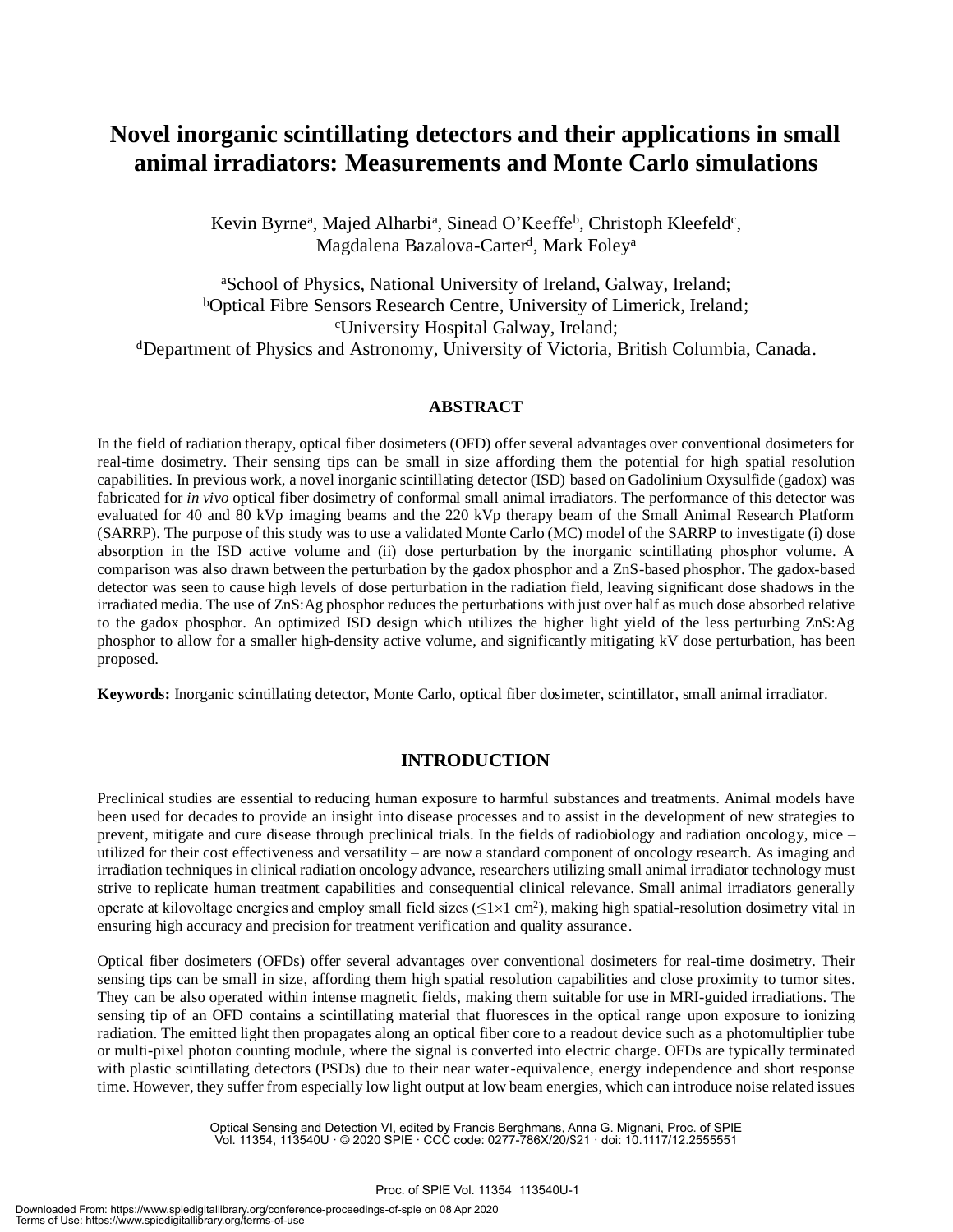in the signal output. Inorganic scintillating detectors (ISDs), on the other hand, have far superior light output to PSDs and longer radiation lifetimes. Although they are known to suffer from dependencies, especially with respect to energy, they present an attractive option for small field dosimetry of kilovoltage beams once fully characterized.

Our recent work on the topic of radiation dosimetry has been predominantly for clinical treatment applications in the megavoltage range. A novel design was constructed utilizing Terbium-doped Gadolinium Oxysulfide (gadox) inorganic scintillating phosphor ( $Gd_2O_2S$ :Tb) and its dosimetric performance was evaluated in comparison to commercially available detectors<sup>1-4</sup>. The contribution of Cerenkov radiation to the signal generated by the detector was also investigated<sup>3</sup>. Monte Carlo (MC) modelling in our group has so far focused predominantly on linear accelerator treatment head modelling in megavoltage applications from a variety of vendors, including Siemens<sup>5-8</sup>, Varian<sup>9,10</sup> and Elekta<sup>11-13</sup>.

More recently, several novel ISDs were fabricated for *in vivo* optical fiber dosimetry of small animal irradiators<sup>14</sup>. An initial evaluation of some key dosimetry characteristics was carried out for the 40 and 80 kVp imaging beams and 220 kVp therapy beam of the Small Animal Research Platform (SARRP) at the University of Victoria, BC, Canada. Following this, with the present study, we have expanded our MC investigations to model the kilovoltage beam used in small animal irradiators. The  $Gd_2O_2S$ : Tb phosphor from our previous studies had proven to be a strong choice of scintillating material, primarily because of the very large signal intensities observed. However, with an effective atomic number ( $Z_{\text{eff}}$ ) of approximately 60<sup>15</sup>, radiation interaction processes will be dominated by the photoelectric effect in the SARRP beam energy range ( $\leq 225 \text{ kV}$ ). In addition, with a density ( $\rho$ ) of 7.44 g.cm<sup>-3</sup> the extent to which the phosphor can attenuate and scatter impinging radiation is likely significant. Such perturbation of dose in the active volume may exist at an unacceptable level in these low energy radiation fields and creating a dose shadow in the media behind the sensing tip (with respect to the beam direction), disqualifying the technology from *in vivo* applications.

We use a validated MC model<sup>16</sup> of the SARRP to investigate the distribution of dose within a virtual phantom made up of a virtual model of our gadox-based detector immersed in a volume of water under irradiation from a 10 x 10 mm<sup>2</sup> field size, 220 kVp beam. The purpose of this study is to come to a better understanding of (i) the distribution of absorbed dose in the high-density active volume of novel ISD designs (ii) any local increases in absorbed dose surrounding the ISD sensing-tip and (iii) the extent of dose perturbation due to high absorption in the inorganic phosphor.

Silver-activated Zinc Sulfide (ZnS:Ag) phosphor – which was investigated previously as a lower  $Z_{eff}$  and  $\rho$  and, therefore, less perturbing option of inorganic scintillating phosphor – has demonstrated a limited ability to measure the profiles of small, low energy radiation fields due to incompatibility with the detector geometry. It is well known that the scintillation efficiency of ZnS:Ag is high, with reports of light yield up to 100 000 photons per MeV<sup>17,18</sup>, even in comparison Gd<sub>2</sub>O<sub>2</sub>S:Tb (up to 70 000 photons per MeV)<sup>19</sup>. However, it is particularly opaque to its own scintillations. Typically, thicknesses greater than about 25 mg.cm<sup>-2</sup> yield no additional signal due to phosphor absorbing its own luminescence<sup>18</sup>, a phenomenon known as the secondary inner filter effect<sup>20</sup>. It follows that when reducing the active volume dimensions of a ZnS:Ag scintillating detector to increase spatial resolution capabilities and inhibit dose perturbation effects, the length (i.e. thickness) can be reduced to around 60 μm with little to no loss in signal. As such, a virtual model of an improved ZnSbased detector concept which considers the necessity for a shallow active volume length is also discussed.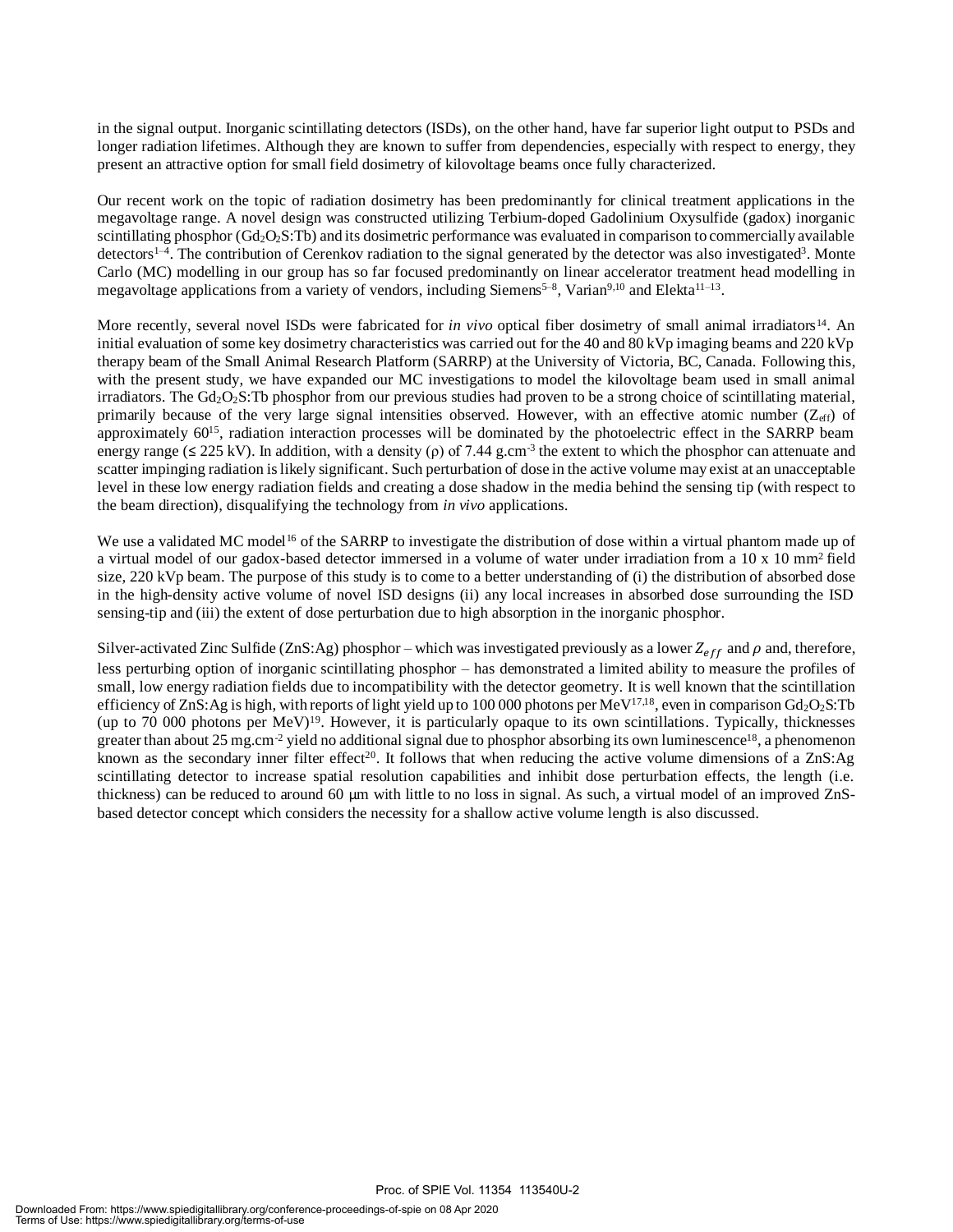#### **METHODOLOGY**

#### **2.1 SARRP Monte Carlo modelling**

The SARRP modelled in this study operates with 220 kVp (therapy) and 40, 50, 60, 70, and 80 kVp (imaging) beam energies with focal spot sizes of  $3.0$  and  $0.4$  mm for therapy and imaging beams, respectively<sup>21</sup>. Previously, the MC software package BEAMnrc<sup>22,23</sup>, which was developed at the National Research Council (NRC), Canada using the EGS code, was used to model the SARRP and perform radiation transport simulations<sup>24</sup>. A schematic of the MC model of the SARRP is shown in Figure 1, illustrating the geometries used to approximate the actual components of the system. This model has been validated for depth dose and profile measurements of the 220 kVp therapy beam in both homogenous and heterogenous phantoms<sup>16</sup>. This model was used to simulate beam production, filtration and collimation in the SARRP for  $8\times10^7$  particle histories of the 220 kVp beam with collimation to  $10\times10$  mm<sup>2</sup> field size impinging on a number of dosescoring phantoms.



Figure 1. 3-D representation of the detector model used in DOSXYZnrc phantom<sup>16</sup>.

#### **2.2 Monte Carlo dose calculations**

The radiation field simulated in BEAMnrc was used to calculate the distribution of dose in rectilinear voxel phantoms created using DOSXYZnrc<sup>25</sup>. Materials were created using the density correction files provided with the EGSnrc package, which are based on the International Commission on Radiation Units and Measurements Report 37<sup>26</sup>. The EGSnrc code was used to generate the PEGS4 cross-section data for scintillator materials<sup>1</sup>. The virtual model of the gadox-based sensing tip (the distal 3 mm of fiber containing scintillating material) phantom (Figure 2, right), comprised of 0.25 mm cube voxels of Gd2O2S, PMMA and polyethylene, configured with a maximum dimension of 2.25, 2.25 and 3 mm in the x, y and z directions, respectively. It is intended to replicate the actual detector fabricated and evaluated in our previous study (Figure 2, left). In order to understand the perturbation effects of such a high-density active volume in radiation field sizes typical of small animal irradiations, this virtual detector geometry was positioned in a cuboidal volume of water to simulate *in vivo* conditions.

Proc. of SPIE Vol. 11354 113540U-3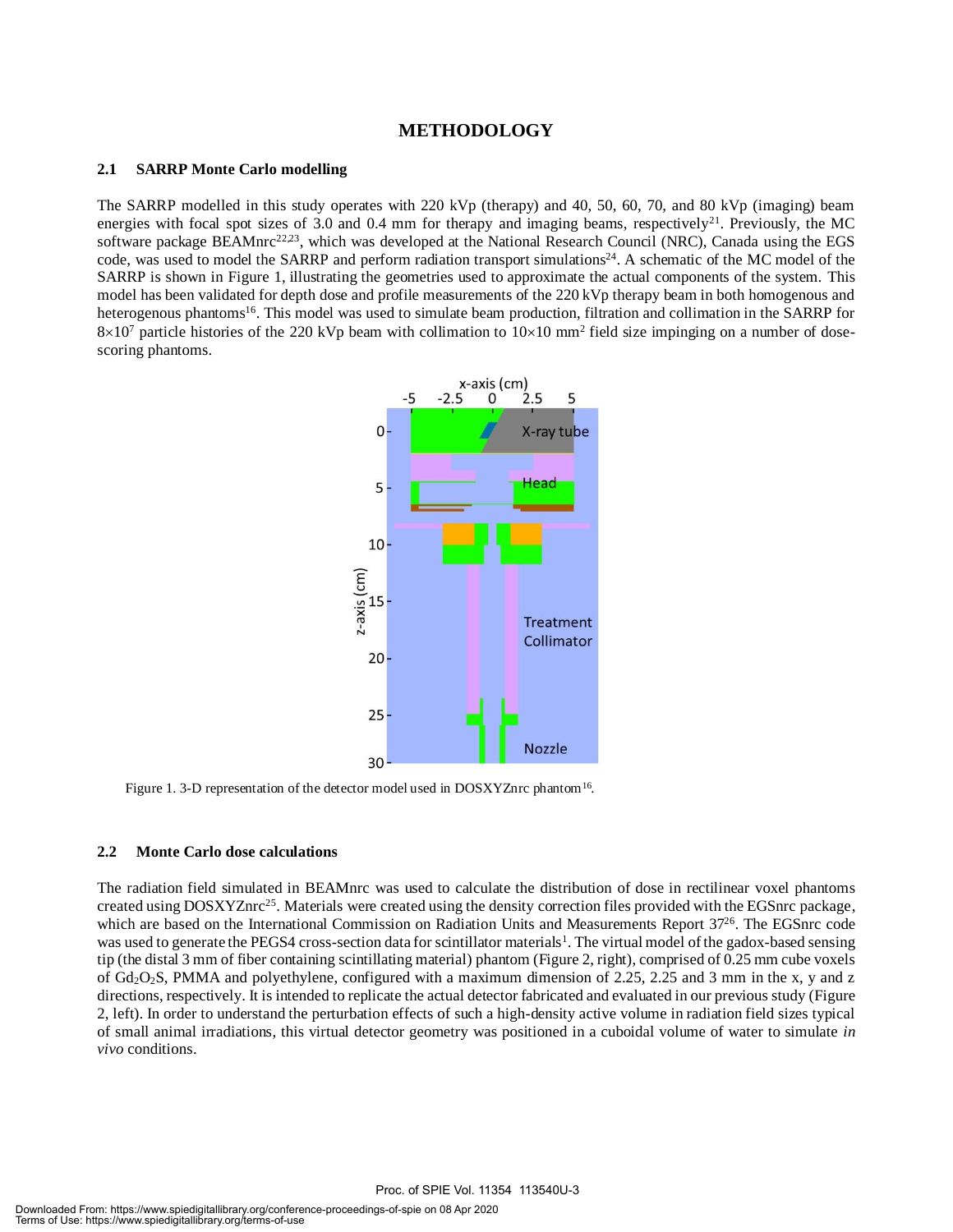

Figure 2. Schematic of the gadox-based detector<sup>14</sup> (left) and a 3-D representation of the virtual sensing tip model created in DOSXYZnrc (right).

A simpler two-layered model, with an upper 1 was used to provide a comparison between the dose absorbed in gadox and ZnS based active volumes. Two detector phantoms were created (one using gadox, the other ZnS) with 1 mm cube voxels. The phosphor voxels were placed in the center of the irradiation field at a depth of 5 cm with a layer of PMMA-polyethylene hybrid material placed just over them. A water only phantom was also included in this comparison.

#### **2.3 Dose distribution analysis**

STATDOSE<sup>27</sup> was used to generate profiles and depth-dose curves through selected coordinates of the dose scoring phantoms. In this manuscript the y-coordinate was set to zero. Dose profiles were taken along the x-direction at different depths of the 0.25 mm cube sensing tip model to illustrate the most extreme perturbation of dose. Each voxel dose value in the x-profile plots were normalized to the average dose value between -0.4 and +0.4 cm at the surface of the water to enable a convenient comparison of dose deposited between different layers of interest throughout the phantom. Depthdose curves were generated along the z-axis at the center of the irradiation field  $(0, 0)$  for the 1 mm cube gadox and ZnSbased detector phantoms and compared to a phantom containing only water. Each voxel dose value of the depth-dose curves is normalized to the value of the voxel at the surface of the water for each respective simulation.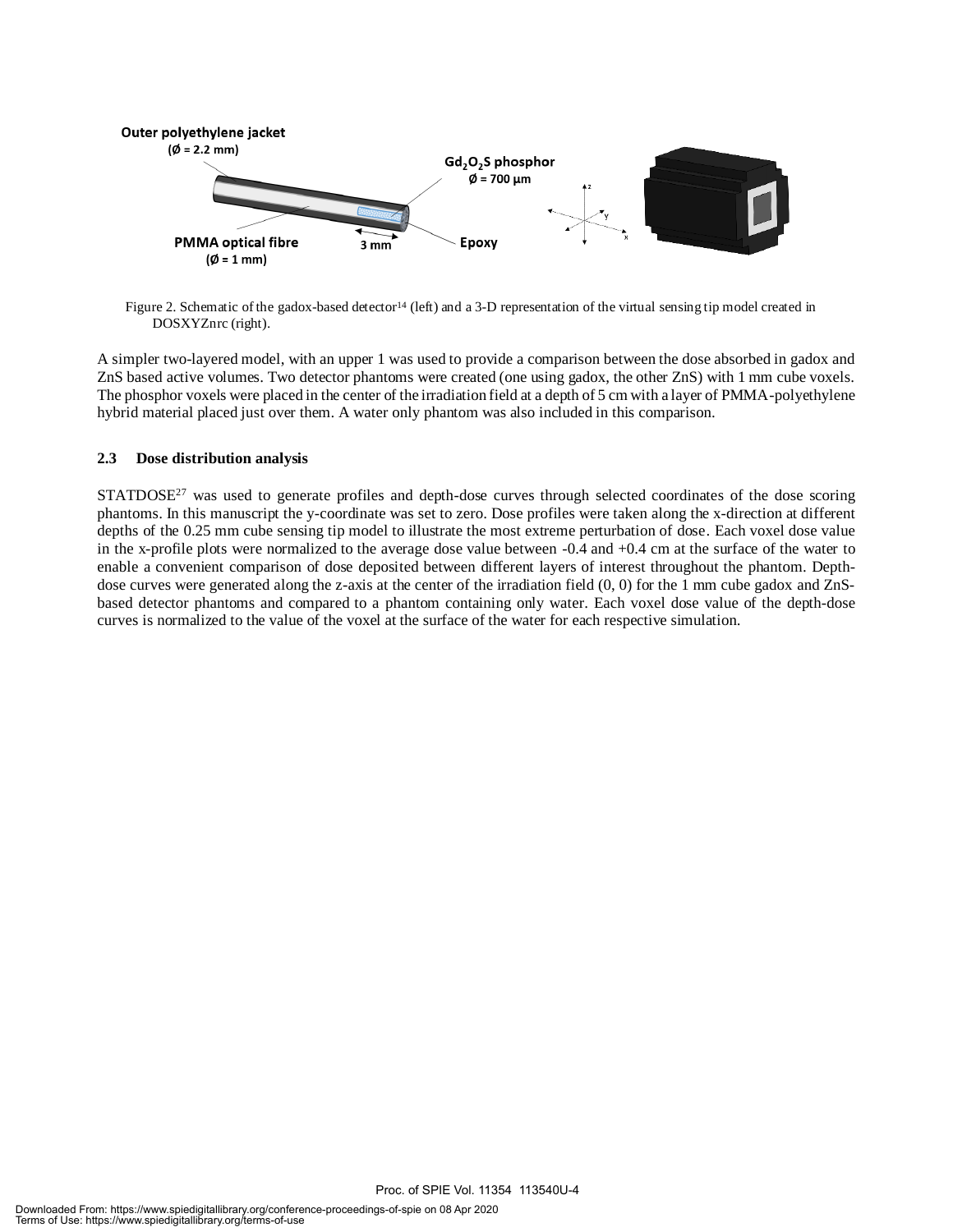#### **RESULTS AND DISCUSSION**

Beam profiles illustrating dose along the x-axis at different depths in the gadox detector-containing water phantom are shown in Figures 3 to 6. Figure 3 depicts the dose profile of the surface layer of the water phantom alongside profiles taken one layer above and below the sensing tip volume at depths of 1.975 and 2.225 cm, respectively. Although there is a significant dose shadow in the latter, note that there is no obvious increase in localized dose in the former.

Figure 4 illustrates the dose profiles through the three layers of the  $Gd_2O_2S$  core. A very sharp increase in absorbed dose in seen, particularly in the first layer  $(z = 2.075$  cm). With an average relative dose over 38 times the surface dose to water in the phantom, this result represents a significant limitation of the material for *in vivo* applications.



Figure 3. x-axis dose profiles taken at depths containing only water – at the surface, just above and just below the simulated sensing tip model volume.



Figure 4. x-axis dose profiles taken at each of the three layers of the detector phantom containing the gadox core.

Proc. of SPIE Vol. 11354 113540U-5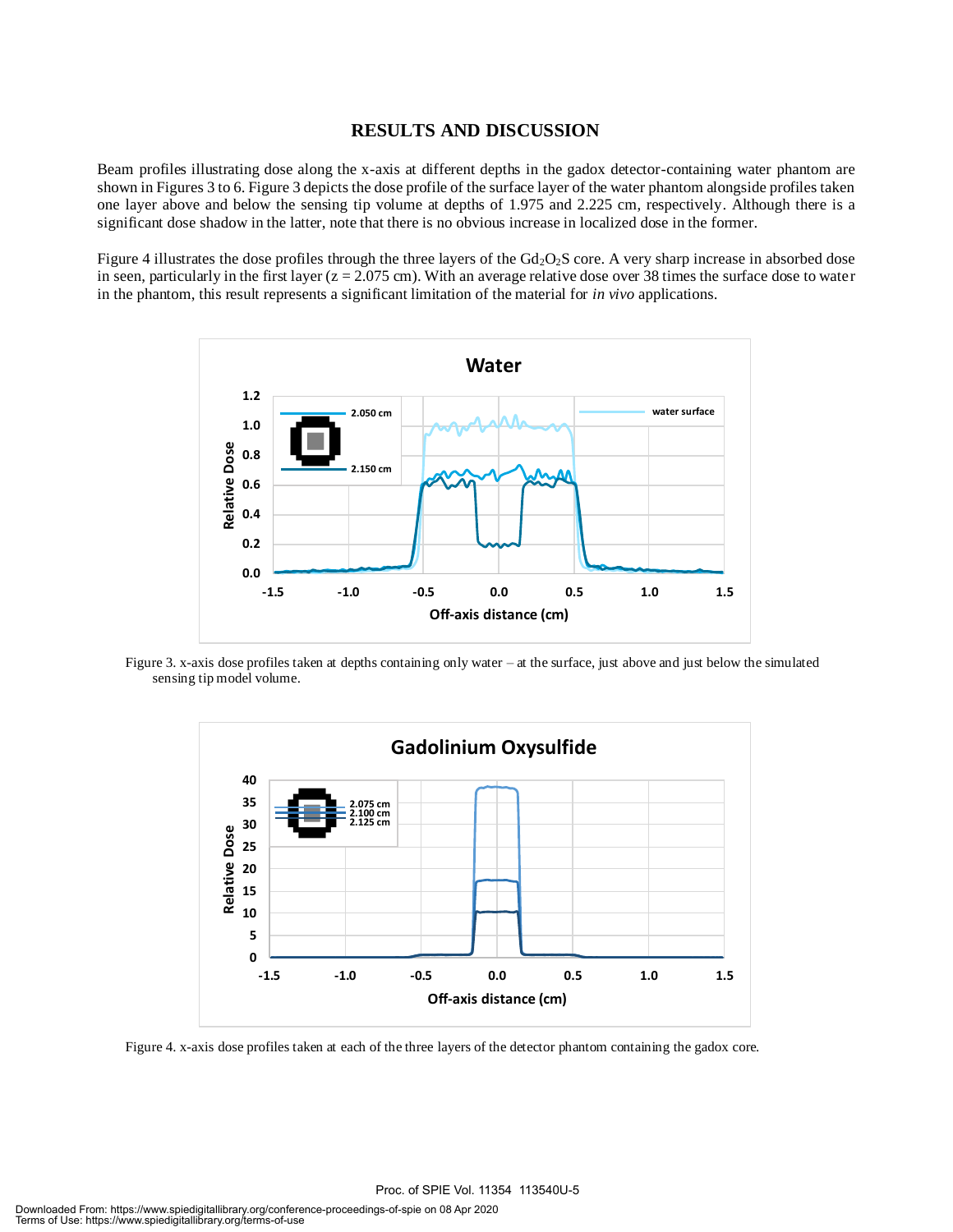Dose profiles through the layers of PMMA 'before' and 'after' the gadox active volume (with respect to the beam path) are plotted in Figure 5. There is likely two causes of the obvious overdosing seen in the upper layer ( $z = 2.050$  cm). Firstly, an inherent increase in deposited dose due to PMMA's higher  $\rho$  and  $Z_{eff}$ , and secondly, backscattering from the surface layer of the Gd<sub>2</sub>O<sub>2</sub>S core. The inherent increased absorption due to higher  $\rho$  and  $Z_{eff}$ , in comparison to water, also quells the expected dose shadow in the lower layer at 2.150 cm.

In Figure 6 the two 'entrance' layers of polyethylene at depths of 2.000 and 2.025 cm are plotted alongside the lower 'exit' layers at depths of 2.175 and 2.200 cm. As expected, the exit layers of polyethylene exhibit significant dose shadows due to the 3 mm length of highly absorbing  $Gd_2O_2S$  phosphor proceeding it in the beam path. Yet, there is no overdosing present in the upper layers. The underdosing seen is consistent with polyethylene's lower  $\rho$  and  $Z_{eff}$  with respect to water and its presence is indicative of a low number of backscattered photons escaping out of the fiber core and into the polyethylene jacket.



Figure 5. x-axis dose profiles taken at the depths of the PMMA layers just above and below the gadox core.



Figure 6. x-axis dose profiles taken at the four depths containing polyethylene – two entrance layers above and two exit layers below the PMMA core.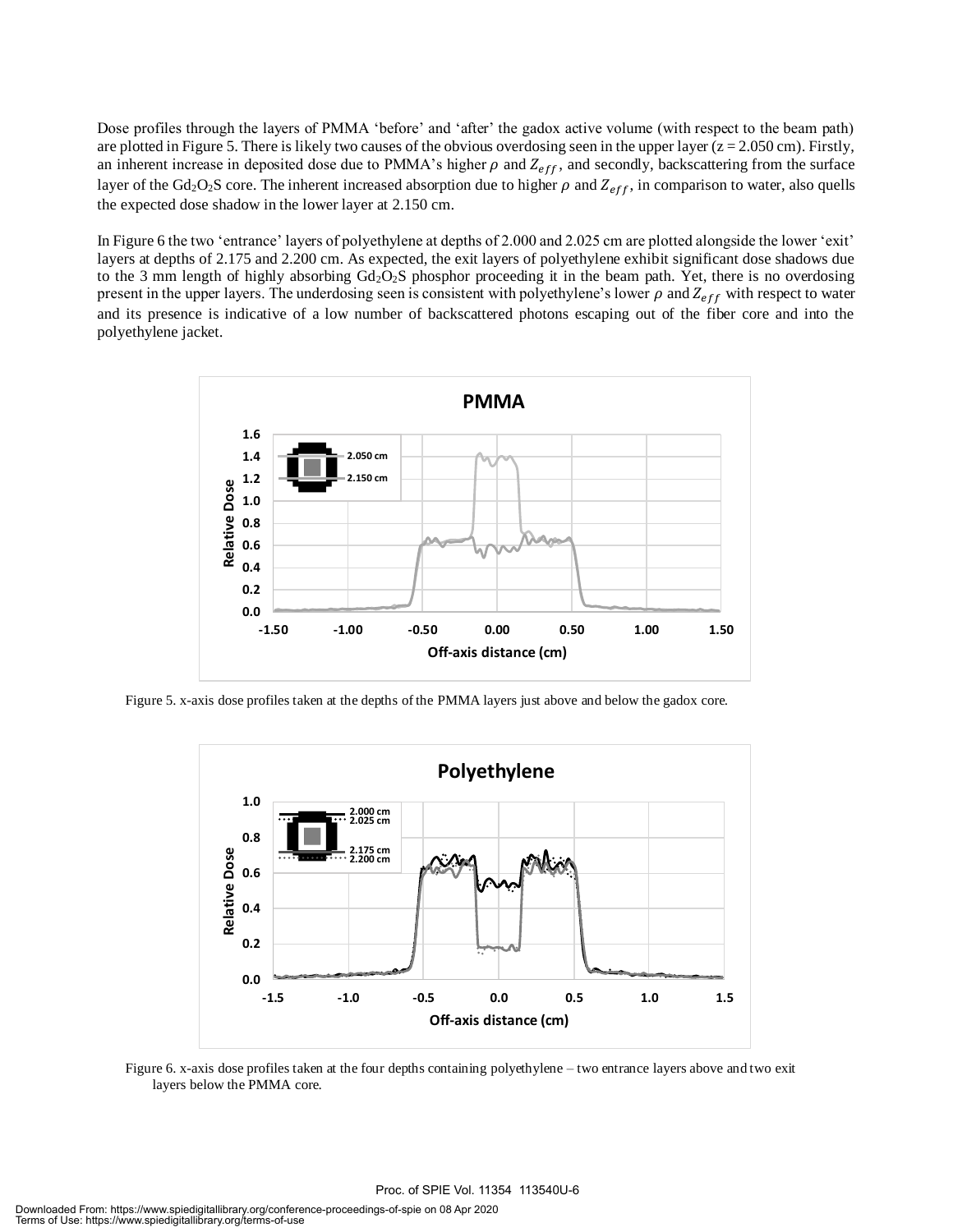The average percentage error of the voxel doses between -0.4 and +0.4 cm was 3.1% at the surface of the water. As the maximum voxel dose is over 38 times that dose to the surface of the water, the average percentage error value of the dose to voxels receiving greater than 50% of the maximum voxel dose  $( $0.5\%$ )$  is skewed, as only the average percentage error of the gadox-filled voxels used in this calculation. To reduce the average percentage error (i.e. noise) on the above profiles to within a target of 1%, we would increase the number of particle histories by a factor of about 10.

Figure 7 below depicts PDD profiles taken along the z-axis at the center of the irradiation field for the 1 mm cube gadox, ZnS and water phantoms. The three phosphor voxels in the gadox and ZnS phantoms absorbed 28.3 and 16.1 times as much dose as water voxels in the same location in the water phantom, respectively.



Figure 7. Depth-dose curve for the 1 mm cube gadox, ZnS and water phantoms.

Considering our focus on small field kilovoltage beams in small animal irradiators, the perturbation effects associated with the current gadox-based prototype are unsuitable for the application, insofar as it would take both a significant reduction of the high density volume geometry and a reduction of  $\rho$  and  $Z_{eff}$  of the scintillator to provide value to the application. Given the median particle size of ZnS-based scintillating phosphors is on the order of  $10 \mu m$ , and the absorption length of ZnS phosphor is around 60 μm, a fully optimized ZnS:Ag scintillator-based ISD design length would be on the order of 50-100 μm. A100 μm long active volume adhered to the end of a 1 mm optical fiber would decrease the overall volume of the high density component of the ISD design by a factor of around 150 and could be modelled using a 0.1 mm cube voxel phantom. Scoring dose in a 0.1 mm cube voxel phantom to within an acceptable level of uncertainty is, computationally, very challenging. Future work will aim to optimize the phantom and beam modelling parameters to successfully score dose in a high spatial resolution, ZnS-based virtual phantom to validate the dosimetric characteristics of the proposed detector design.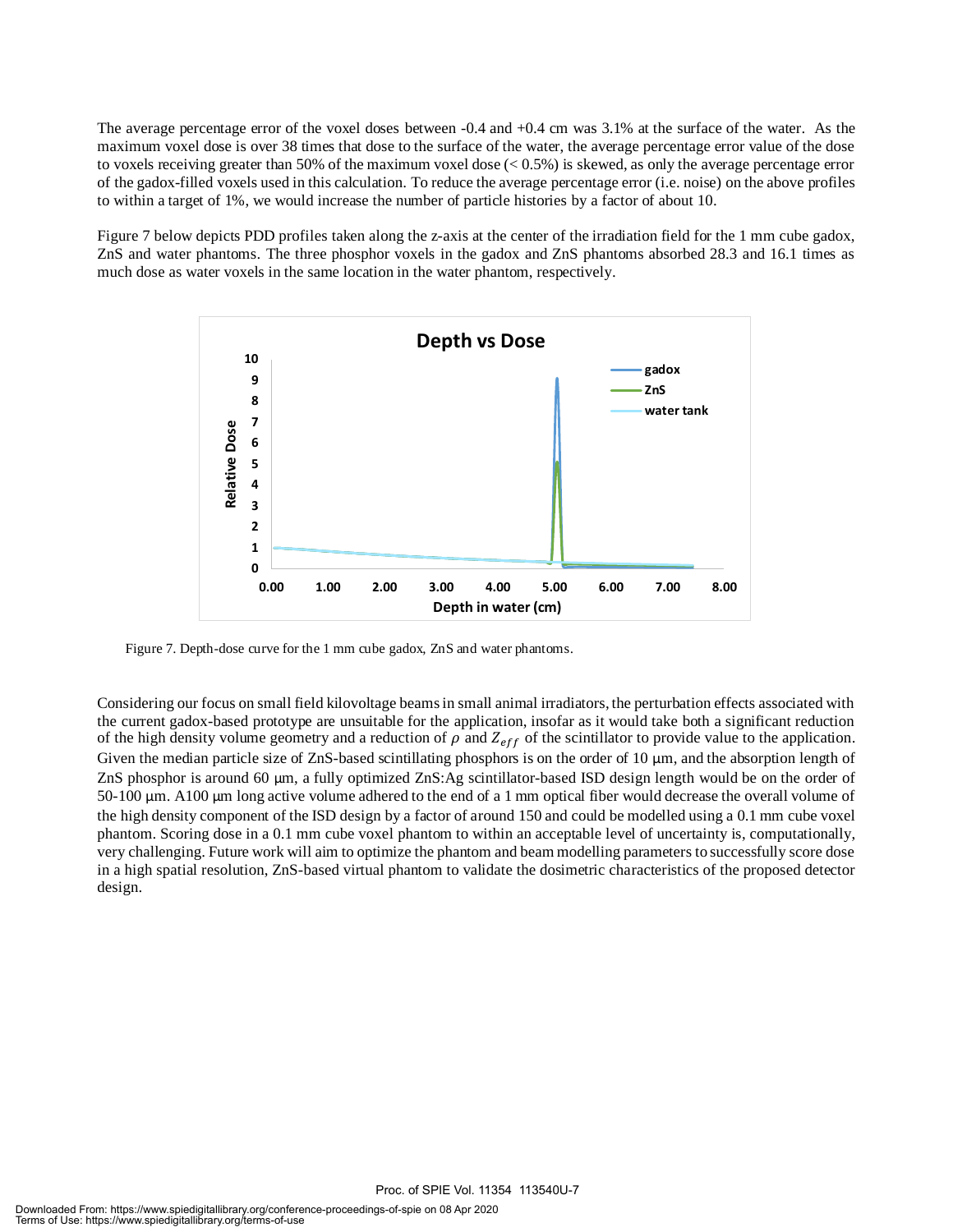#### **CONCLUSIONS**

Previous investigations focused predominantly on clinical linear accelerator treatment head modelling and ISD characterization in the MV range. In the current study we have extended our focus to modelling kV beams in small animal irradiators and investigating the dose perturbations by ISDs. The level of dose absorption in the high-density active volume was found to be significant for gadox and ZnS based models. This leads to significant dose-shadowing in the media behind the phosphor, with respect to the beam direction. If ISDs are going to be used routinely in kilovoltage clinical dosimetry procedures, it is vital that their dose perturbation effects are characterized and mitigated. We have proposed an optimized ISD design which utilizes the higher light yield of the less perturbing ZnS:Ag phosphor to allow for a smaller high-density active volume, significantly mitigating the perturbation of dose in kV radiation fields. Future efforts will focus on the successful and repeatable fabrication of such a detector and the validation of its dosimetric characteristics using measurements and MC-based simulations.

#### **ACKNOWLEDGEMENTS**

The authors wish to acknowledge the Irish Centre for High-End Computing (ICHEC) for the provision of computational facilities and support. We would also like to acknowledge funding through the Walton Scholarship of the CAMPEP accredited M.Sc.in Medical Physics at the NUI Galway.

#### **REFERENCES**

- [1] Alharbi, M., Martyn, M., Chen, L., Gillespie, S., Woulfe, P., O'Keeffe, S. and Foley, M., "Novel optical fibre sensors and their applications in radiotherapy," Proc. SPIE **10680**, 106800Z (2018).
- [2] Alharbi, M., Gillespie, S., Woulfe, P., McCavana, P., Keeffe, S. O. and Foley, M., "Dosimetric Characterization of an Inorganic Optical Fiber Sensor for External Beam Radiation Therapy," IEEE Sens. J. **19**(6), 2140–2147 (2019).
- [3] Alharbi, M., Martyn, M., O'Keeffe, S., Therriault-Proulx, F., Beaulieu, L. and Foley, M., "Benchmarking a novel inorganic scintillation detector for applications in radiation therapy," Phys. Med. **68**, 124–131 (2019).
- [4] Woulfe, P., Sullivan, F. J., Lewis, E. and O' Keeffe, S., "Plastic optical fibre sensor for in-vivo radiation monitoring during brachytherapy," Proc. SPIE **9634**, 96342I (2015).
- [5] O'Shea, T. P., Foley, M. J., Rajasekar, D., Patrick, A., van der Putten, W., Moore, M. and Shearer, A., "Electron beam therapy at extended source-to-surface distance: a Monte Carlo investigation," J. Appl. Clin. Med. Phys. **9**(4), 57–67 (2008).
- [6] O' Shea, T. P., Sawkey, D. L., Foley, M. J. and Faddegon, B. A., "Monte Carlo commissioning of clinical electron beams using large field measurements," Phys. Med. Biol. **55**, 4083–4105 (2010).
- [7] O' Shea, T. P., Foley, M. J. and Faddegon, B. A., "Accounting for the fringe magnetic field from the bending magnet in a Monte Carlo accelerator treatment head simulation," Med. Phys. **38**(6), 3260–3269 (2011).
- [8] O' Shea, T. P., Ge, Y., Foley, M. J. and Faddegon, B. A., "Characterization of an extendable multi-leaf collimator for clinical electron beams," Phys. Med. Biol. **56**, 7621–7638 (2011).
- [9] Conneely, E., Alexander, A., Stroian, G., Seuntjens, J. and Foley, M. J., "An investigation into the use of MMCTP to tune accelerator source parameters and testing its clinical application," J. Appl. Clin. Med. Phys. **14**(2), 3–14 (2013).
- [10] Conneely, E., Alexander, A., Ruo, R., Chung, E., Seuntjens, J. and Foley, M. J., "Monte Carlo investigation of collapsed versus rotated IMRT plan verification," J. Appl. Clin. Med. Phys. **15**(3), 133–147 (2014).
- [11] Martyn, M., Shea, T. P. O., Harris, E., Bamber, J., Gilroy, S. and Foley, M. J., "A Monte Carlo study of the effect of an ultrasound transducer on surface dose during intrafraction motion imaging for external beam radiation therapy," Med. Phys. **44**(10), 5020–5033 (2017).
- [12] Martyn, M., O'Shea, T., Harris, E., Bamber, J., Gilroy, S. and Foley, M., "Monte Carlo investigation of the dosimetric effect of the Autoscan radiotherapy," Proc. SPIE **9790**, 97900N (2016).
- [13] Alharbi, M., Martyn, M., Gillespie, S., Woulfe, P., O'Keeffe, S. and Foley, M., "Performance of a terbium doped